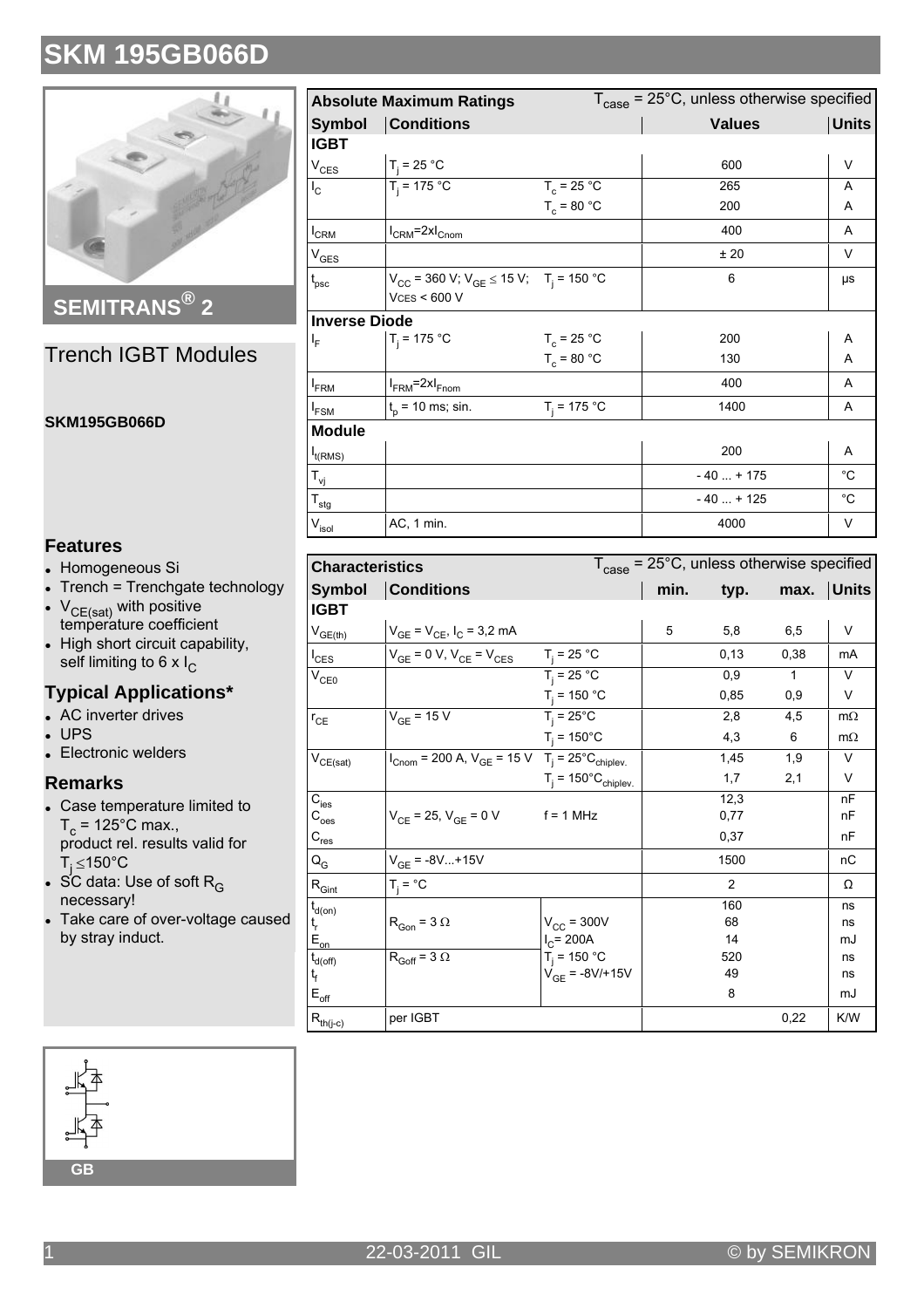

## **SEMITRANS® 2**

### Trench IGBT Modules

#### **SKM195GB066D**

| <b>Characteristics</b>                  |                                                                                              |                            |      |           |              |              |
|-----------------------------------------|----------------------------------------------------------------------------------------------|----------------------------|------|-----------|--------------|--------------|
|                                         | Symbol Conditions                                                                            |                            | min. | typ.      | max.         | <b>Units</b> |
|                                         | <b>Inverse Diode</b>                                                                         |                            |      |           |              |              |
| $V_F = V_{EC}$                          | $I_{\text{Fnom}}$ = 200 A; $V_{\text{GE}}$ = 0 V T <sub>j</sub> = 25 °C <sub>chiplev</sub> . |                            |      | 1,4       | 1,6          | V            |
| $V_{F0}$                                |                                                                                              | $T_i = 25 °C$              |      | 0,95      | $\mathbf{1}$ | $\vee$       |
| $r_F$                                   |                                                                                              | $T_i = 25 °C$              |      | 2,3       | 3            | $m\Omega$    |
| $I_{RRM}$<br>$\mathsf{Q}_{\mathsf{rr}}$ | $I_F$ = 200 A<br>$di/dt = 2000$ A/ $\mu$ s                                                   | $T_i = 150 °C$             |      | 100<br>30 |              | A<br>μC      |
| $E_{rr}$                                | $V_{GE}$ = -8 V; V <sub>CC</sub> = 300 V                                                     |                            |      | 5,6       |              | mJ           |
| $R_{th(j-c)D}$                          | per diode                                                                                    |                            |      |           | 0,4          | K/W          |
| <b>Module</b>                           |                                                                                              |                            |      |           |              |              |
| $L_{CE}$                                |                                                                                              |                            |      |           | 30           | nH           |
| $R_{CC'+EE'}$                           | res., terminal-chip                                                                          | $T_{\text{case}}$ = 25 °C  |      | 0,75      |              | $m\Omega$    |
|                                         |                                                                                              | $T_{\text{case}}$ = 125 °C |      | 1         |              | $m\Omega$    |
| $R_{th(c-s)}$                           | per module                                                                                   |                            |      |           | 0,05         | K/W          |
| $M_s$                                   | to heat sink M6                                                                              |                            | 3    |           | 5            | Nm           |
| $M_{t}$                                 | to terminals M5                                                                              |                            | 2,5  |           | 5            | <b>Nm</b>    |
| w                                       |                                                                                              |                            |      |           | 150          | g            |

#### **Features**

- Homogeneous Si
- Trench = Trenchgate technology
- $V_{CF(sat)}$  with positive temperature coefficient
- High short circuit capability, self limiting to 6 x I<sub>C</sub>

### **Typical Applications\***

- $\bullet$  AC inverter drives
- $IIPS$
- Electronic welders

#### **Remarks**

- Case temperature limited to  $T_c$  = 125°C max., product rel. results valid for T<sub>j</sub> ≤150°C
- SC data: Use of soft  $R_G$ necessary!
- Take care of over-voltage caused by stray induct.

This is an electrostatic discharge sensitive device (ESDS), international standard IEC 60747-1, Chapter IX.

\* The specifications of our components may not be considered as an assurance of component characteristics. Components have to be tested for the respective application. Adjustments may be necessary. The use of SEMIKRON products in life support appliances and systems is subject to prior specification and written approval by SEMIKRON. We therefore strongly recommend prior consultation of our staff.

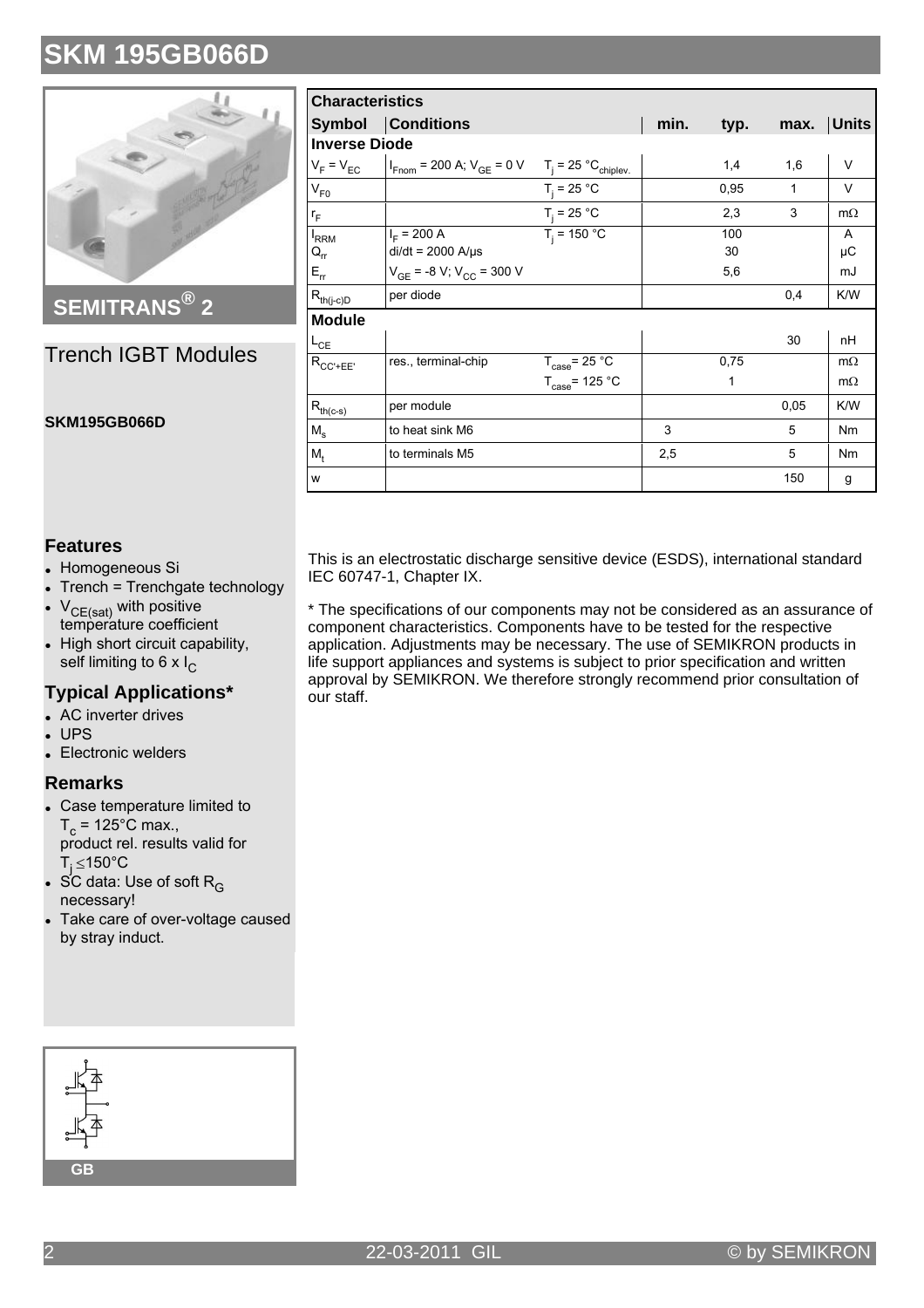

Trench IGBT Modules

| $Z_{\text{th}}$<br><b>Symbol</b> | <b>Conditions</b> | <b>Values</b> | <b>Units</b> |
|----------------------------------|-------------------|---------------|--------------|
| $\frac{Z}{R_i}$ th(j-c)l         |                   |               |              |
|                                  | $i = 1$           | 160           | mk/W         |
| $R_i$                            | $= 2$             | 41            | mk/W         |
| $R_i$                            | $i = 3$           | 16            | mk/W         |
| $R_i$                            | $i = 4$           | 3             | mk/W         |
| tau <sub>i</sub>                 | $i = 1$           | 0,0276        | s            |
| tau <sub>i</sub>                 | $i = 2$           | 0,0406        | s            |
| $tau_i$                          | $i = 3$           | 0,001         | $\mathbf s$  |
| tau <sub>i</sub>                 | $i = 4$           | 0,0011        | s            |
|                                  |                   |               |              |
| $\frac{Z}{R_i}$ th(j-c)D         | $i = 1$           | 250           | mk/W         |
| $R_i$                            | $i = 2$           | 110           | mk/W         |
| $R_i$                            | $i = 3$           | 35            | mk/W         |
| $R_i$                            | $i = 4$           | 5             | mk/W         |
| $tau_i$                          | $i = 1$           | 0,054         | s            |
| $tau_i$                          | $= 2$<br>i        | 0,012         | $\mathbf s$  |
| $tau_i$                          | $i = 3$           | 0,0015        | $\mathbf s$  |
| tau <sub>i</sub>                 | $i = 4$           | 0,0007        | s            |

### **Features**

• Homogeneous Si

**SKM195GB066D**

- Trench = Trenchgate technology
- $V_{CF(sat)}$  with positive temperature coefficient
- . High short circuit capability, self limiting to 6 x I<sub>C</sub>

### **Typical Applications\***

- $\bullet$  AC inverter drives
- UP<sub>S</sub>
- Electronic welders

### **Remarks**

- Case temperature limited to  $T_c$  = 125°C max., product rel. results valid for T<sub>j</sub> ≤150°C
- $\bullet$  SC data: Use of soft R<sub>G</sub> necessary!
- Take care of over-voltage caused by stray induct.



#### 3 22-03-2011 GIL © by SEMIKRON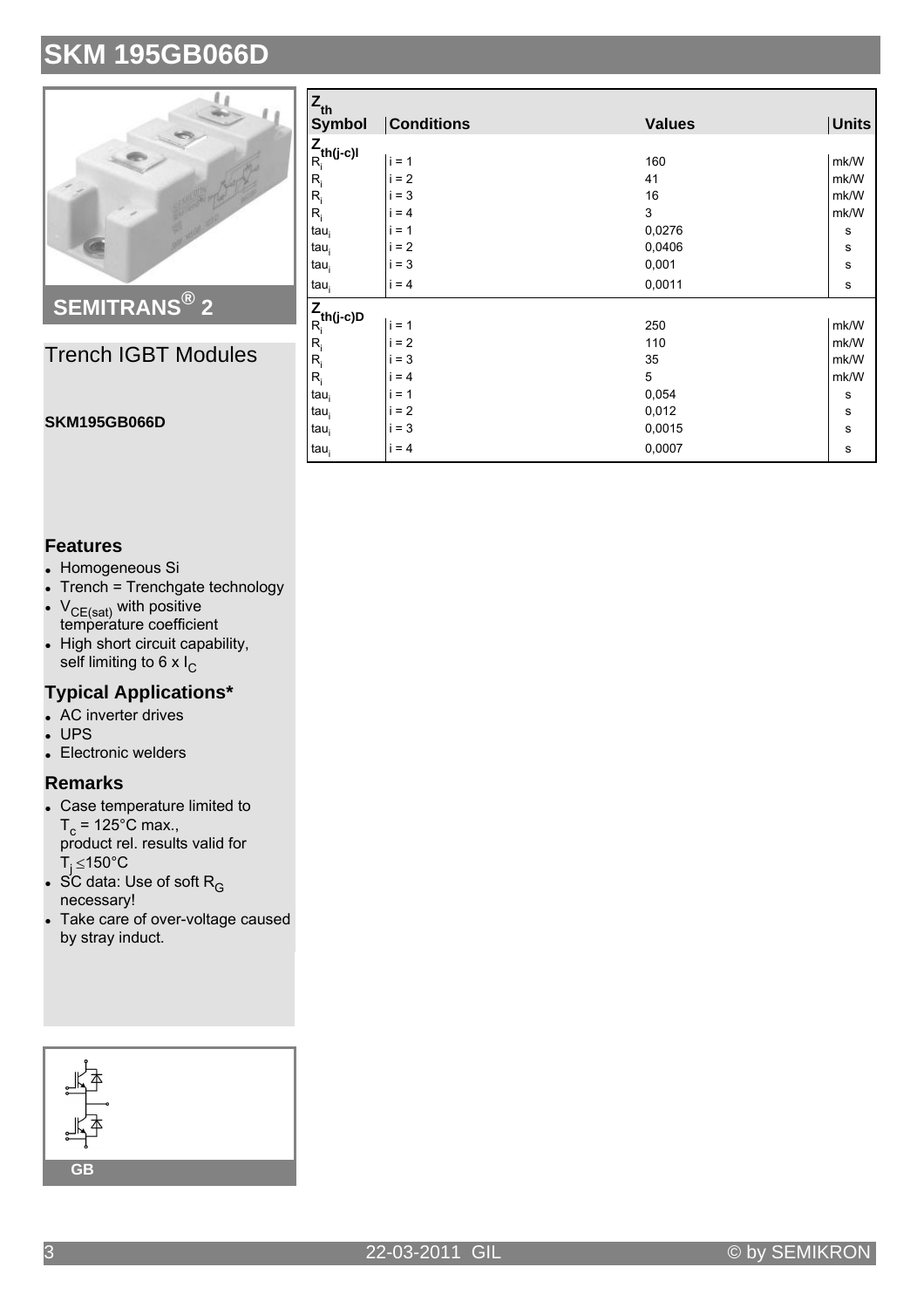









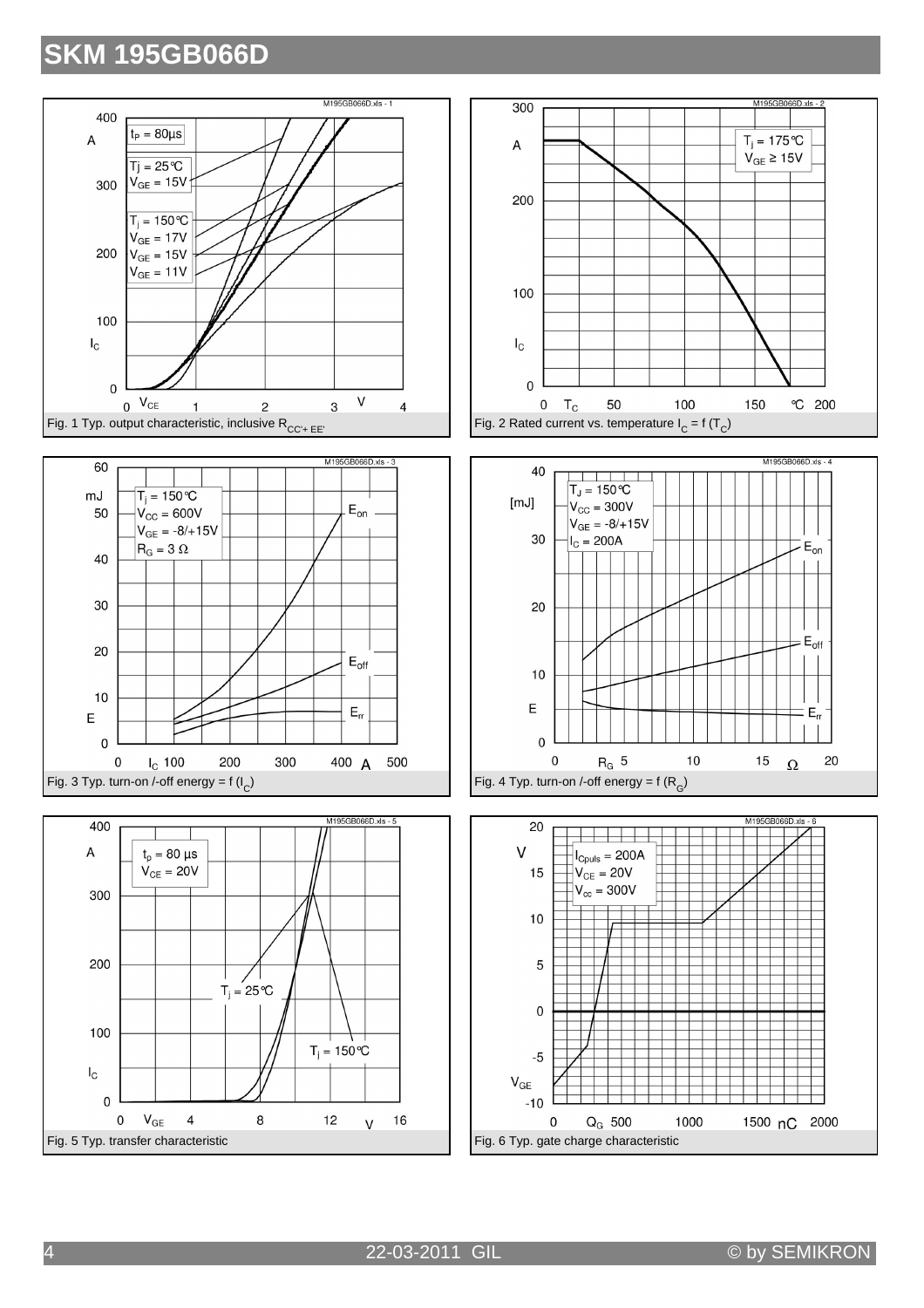







5 22-03-2011 GIL © by SEMIKRON

3000

 $A/\mu s$ 

60

40

20

 $\pmb{0}$ 

 $di<sub>f</sub>/dt$ 

1000

2000

 $I_{RR}$  $\mathbf 0$